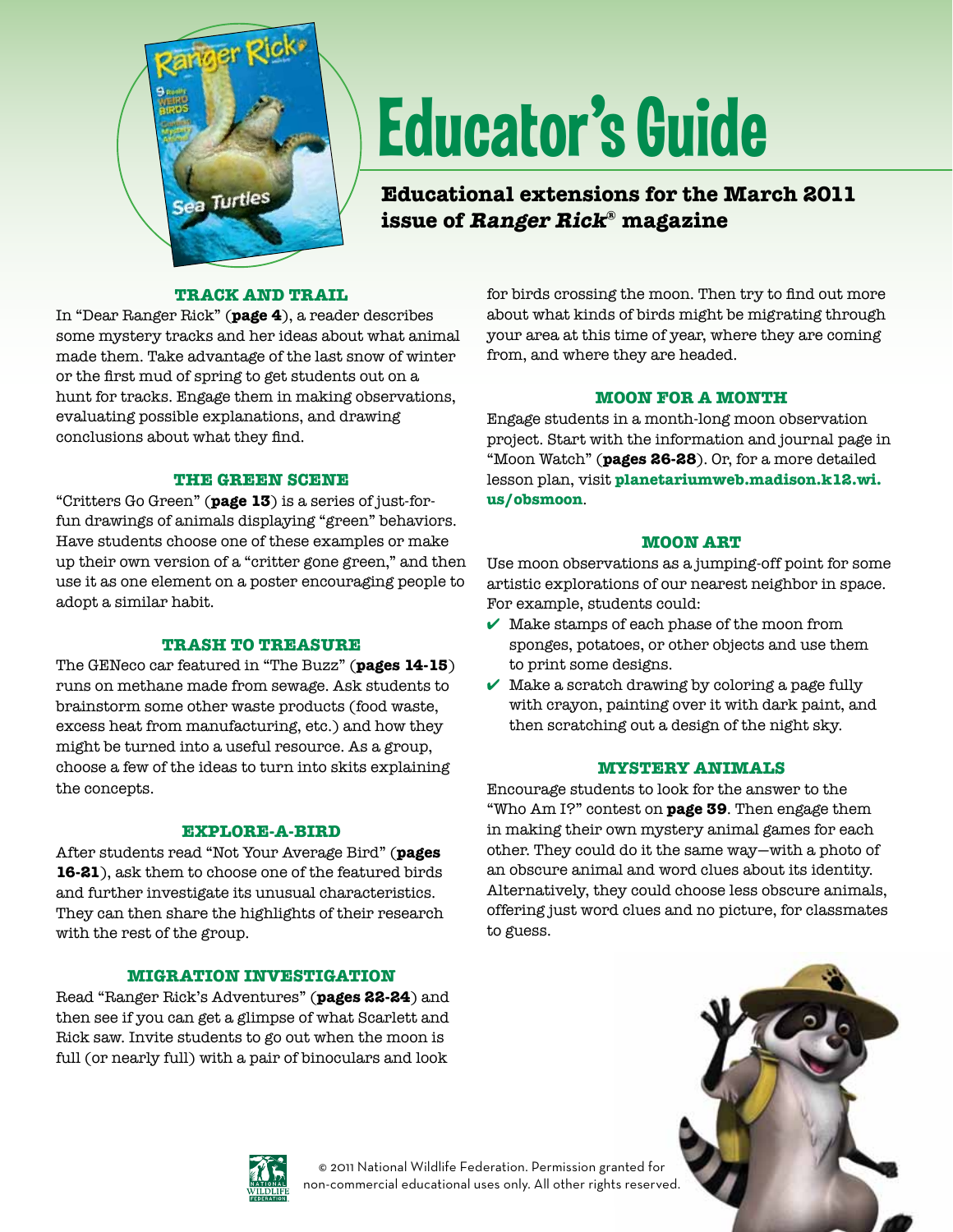



In "Mighty Musk Ox" (pages 30-35 in the March 2011 issue of Ranger Rick), you learn that musk oxen live an extreme life in a very cold climate. What might an animal from a warm climate ask a musk ox about its life? Choose another animal and imagine a conversation between the two. Fill in the other animal's name in the shaded spaces below and then write what each animal says to the other.

| <b>Musk Ox:</b> |  |
|-----------------|--|
|                 |  |
| <b>Musk Ox:</b> |  |
|                 |  |
| <b>Musk Ox:</b> |  |
|                 |  |
| <b>Musk Ox:</b> |  |